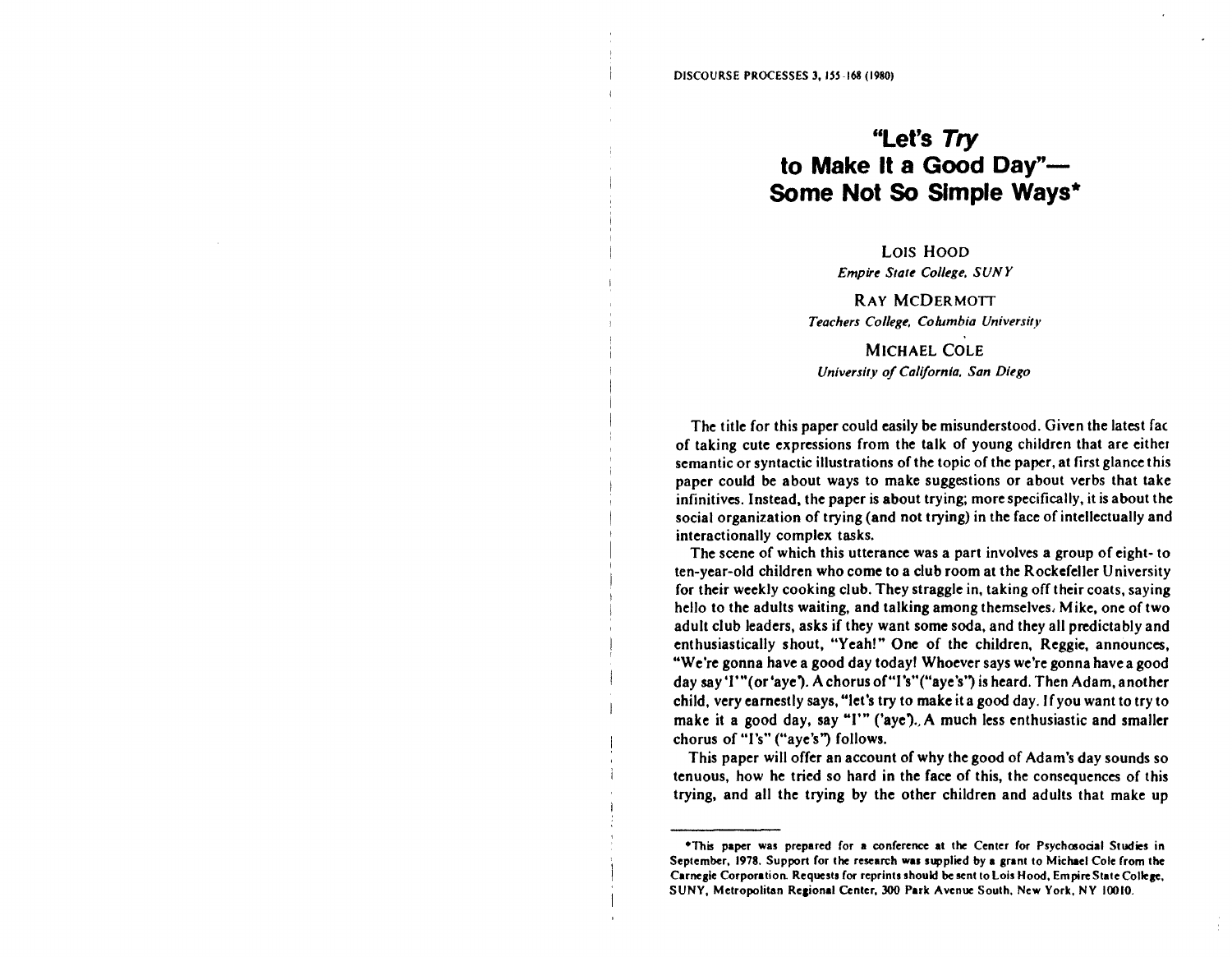Adam's environment from one moment to the next. To anticipate one conclusion, we hope to illustrate, using a scene from Adam's life, the necessity of describing the social organization of situations in which abilities and disabilities arc displayed by individuals. Such a description is needed in order to provide a strong basis for talking about individual abilities and disabilities themselves. But this is not our goal. As an alternative to a psychology of individuals, their intrinsic characteristics and their competencies, we are attempting to develop methods consistent with a psychology of person-environment interaction. We believe that a description of the social organization of intellectual behavior is an essential part of this task. A brief elaboration is necessary.

What precisely do we mean by a psychology of person-environment interactions? Frankly, we can't be precise. This paper as well as a more extensive discussion of the topic (Cole, Hood, & McDermott, 1978) are beginning attempts to formulate such a psychology in theory and in practice. We have been influenced by several psychologists of the 1930s and 1940s, notably Lewin (1943) and Vygotsky (1978), as well as contemporary interaction analysts (Sacks, 1974; Scheflen, 1973; see McDermott & Roth, 1978, for a review). We are interested in the description of apparent psychological events-attending, remembering, thinking, and the like-as they are sequenced, made noticeable and consequential in particular environments. We are impressed by the need to describe those environments as constitutive units of the variously phrased, "life spaces," "contexts," "constraints," or "contingencies of reinforcement" that people deal with in their everyday lives.

Because he has influenced us most, we will emphasize the contribution Vygotsky has made to our current way of thinking. In both theory and methodology, we see Vygotsky as an alternative to the viewpoint that characterizes the bulk of experimental cognitive and developmental psychology. Vygotsky's characterization of psychology as "fossilized" seems just as apt today as it was in the period in which he was writing(the 1930s). He criticized

the standard practice of discarding the data from initial sessions, when the response is being established. Uniformity was sought, so that it was never possible to grasp the process in flight; instead researchers routinely discard the critical time when the reaction **appears,** and its functional links are established and adjusted. (1978, p. 68)

Vygotsky underscores several errors of method and theory in this passage. First, if we study behavior only in its fossilized form we cannot come to an understanding of behavior. "The fossilized form is the end of the thread that ties the present to the past, the higher stages of development to the primary ones" ( 1978, p. 64). The crucial task ofanalysis is historical and dialectical, by which Vygotsky meant the study.of the process of change. "To encompass in research the process of a given thing's development in all its phases and

contract the company of the parameters of the contract of the company of the contract of the contract of the contract of

changes-from birth to death-fundamentally means to discover its nature, its essence, for 'it is only in movement that a body show what it is.' Thus, the historical study of behavior is not an auxiliary aspect of theoretical study, bul rather forms its very base" (1978, p. 65).

We are seeking to use this theoretical position along with its methodological prescription that we eschew the study of "fossilized" processes. Vygotsky believed the task of pscychology to be the reconstruction of each stage in the developmental process; one method he used to fulfill this task was to create the hypothetical process artificially. But in our view, Vygotsky himself did not go far enough in applying his theory or methods. What held him back, we believe, was his view of development, which was a unidirectional process with a definite endpoint.

Any psychological process, whether the development of thought or voluntary behavior, is a process undergoing changes right before one's eyes. The development in question can **be**  limited to only a few seconds, or even fractions of seconds (as in the case in normal perception). It can also(as in the case of complex mental processes) last many days **and**  even weeks. ( 1978, p. 61)

The second part of this statement, concerning how long a developmental process can last, waters down the first part, which refers to ever-present and ongoing change. We seek to build on Vygotsky's work by emphasizing the ways in which psychological processes constantly undergo change, and *are actively maintained,* as a function of ever-changing socio-environmental circumstances. We want to be consistent in our insistence that indicators of development *always* depend for their definition and manifestation on the environment of behavior.

In order to develop a psychology of behavior-environment interactions, we have suggested the necessity of describing how intellectual behavior is socially organized. What precisely do we mean by the social organization of intellectual behavior? Again, we owe much to V gotsky for his insight into the importance of the environment, especially the social environment, for the development of the child. But, again, we find a limitation in Vygotsky's position and attempt to expand his basic notions. The key concept here is internalization, one of the most important aspects of Vygotsky's theory. which we will only briefly summarize here.

Vygotsky believed that the higher psychological functions, which he defined as the combination of tool and sign in psychological activity, undergo a process of internalization, whereby an external operation becomes reconstructed internally, through a series of transformations. Particularly important for the present discussion is one such transformation:

An interpersonal process is transformed into an intra personal one. Every function in the child's cultural development appears twice: first, on the social level, and later on, on the individual level; first, *between* people (interpsychological), and then inside the child  ${interծ of }$  (intrapsychological). This applies to the formation of concepts. All the higher functions originate as actual relations between human individuals. ( 1978, p. 57)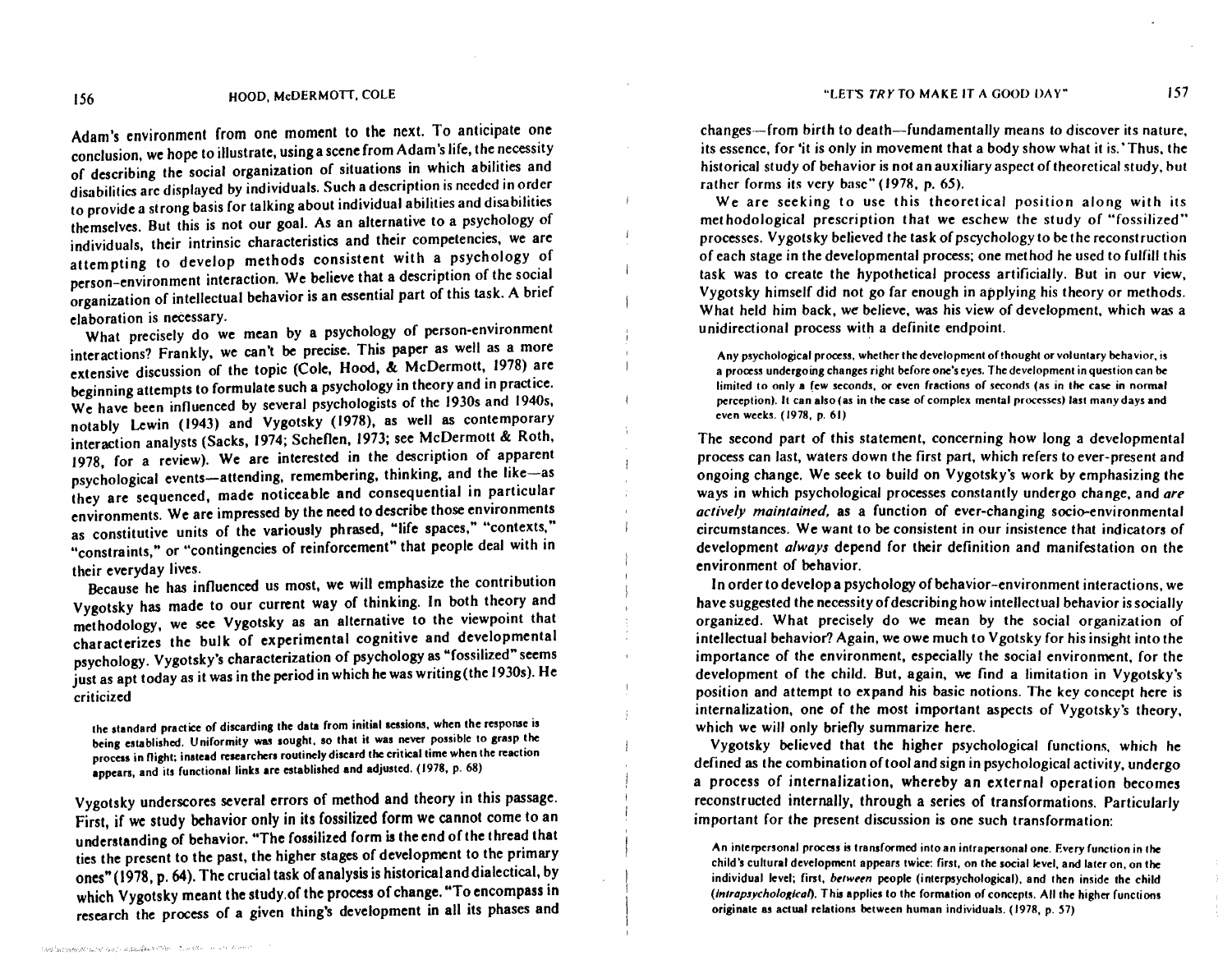We agree, especially concerning the origins of functions, and in our research have found corroborative evidence. But where our viewpoint diverges and where our research indicates otherwise concerns the thoroughness and inevitability of internalization. Here we understand "internalized" to mean that the psychological function is independent of special interactions with the socio-environmental surroune. It is ideally expressed by such activities as remembering a list of words such as the states and capitals of the U.S. without aid of pencil, paper or any external sources of information. To Vygotsky, it is interaction between the ears, in which the individual supplies both halves of the dialogue (Wertsch and Stone, 1978).

In our observations of children in various settings-schools, tests, and clubs-we are constantly confronted with how little we need to postulate internalization in order to describe the children's behavior. While internalization may be a proper gloss on what people become more able to do as they grow from infancy to adulthood, our data show that in interpersonal situations most psychological functions remain to a large extent on the interpersonal level. Parties to any social interaction are invariably engaged in organizing environments for sequencing psychological activities; complete internalization is not necessary. People help arrange for constancy in personality and intellectual skills by arranging environments which allow for and encourage the use of the particular personalities and skills they have developed. To Vygotsky's statement that "All higher functions originate as actual relations between human individuals" (p. 57) we would add that under many different circumstances of everday life, that is where they remain. People learn about themselves and about each other by the work they do constructing environments for acting on the world. And this is how we must come to know them as well.

To summarize so far, we are using two of Vygotsky's major contributions and taking them a step further together: the dynamic and developmental view of psychological process and the social embeddedness of higher psychological functions are, we want to claim, crucial to understanding behavior at any point in its history, not merely in its infancy.

## APPROACHING THE STUDY OF A LEARNING DISABILITY

To illustrate what we mean and to show what kind of observations led us to this position, we have chosen to concentrate on one particular child, a child who has been tested, diagnosed, and labelled as a child with a specific learning disability.

Where is Adam's disability? We will have to be careful about what we accept as the answer to such a question. The answer cannot be a place of substance. It is not useful simply to assert that Adam's disabilities are in his

memory bank or attentional devices. After all, most disorders involving human behavior are not disorders of such systems. Rather, Adam's disabilities are to be found and described as part of the contexts in which the disability(s) 1s made manifest to the people who notice it, suffer with *it.* and try to repair it. In accord with the psychology of organism-environment relations of the type Vygotsky formulated, we will have to do better than phrase an answer solely in terms of Adam's brain. In telling the story of Adam and his learning disability, we will point to how Adam's disabilities are socially organized. Whatever intellectual skills he has-or has not-internalized have to be well aligned and sequenced with ongoing environments. Adam's learning *disability is a much in the world as in his head. not just in the sense that the world is passivefv there as a medium of expression for the disability, but because the world can be described as afield of forces which organize Adam as a display board/or the weaknesses of the system in which he is immersed.* 

We hope that an illustration such as we are about to give would be equally successful with any child-one who acts particularly competent or one who doesn't stand out in any way. That remains to be seen. However, choosing Adam to illustrate out point is not arbitrary. The label of learning disabled is potentially disabling, and an attempt to show the incorrectness and consequences of such labelling as a *general* characteristic of Adam, rather than as he interacts with highly specific environments, should have priority over the dismantling of more neutral labels.

The historical and political motivations for this position played an important role in the development of this research and continue to do so. Here, we will touch only briefly on them. Start with a ubiquitous and seemingly trivial observation: Different people appear to know different things-about how to talk, how to interact, how to think, etc. This observation is both a part of common sense and a basic tenet of social science. Its general acceptance often obscures the question of why a *lack* of knowledge is often deemed so much more significant for characterizing children than what they either do know or could potentially learn. Why does lack of knowledge get built into the institutional arrangements of the lives of both children and the scientists who study them? These questions, and the further questions they suggest, are issues we hope to be able to address as our research proceeds.

## *Adams Try For a Good Day*

 $\mathbf{I}$ 

In the fall of 1976, we undertook a study with a group of primary school children in order to explore the representativeness of experimental cognitive tasks and evaluative and diagnostic tests as these appear in the worlds of the classroom, after-school activities with friends, and the home. We chose a small private school in Manhattan, a school with a heterogeneous student population in terms of social class, ethnicity, and performance levels. We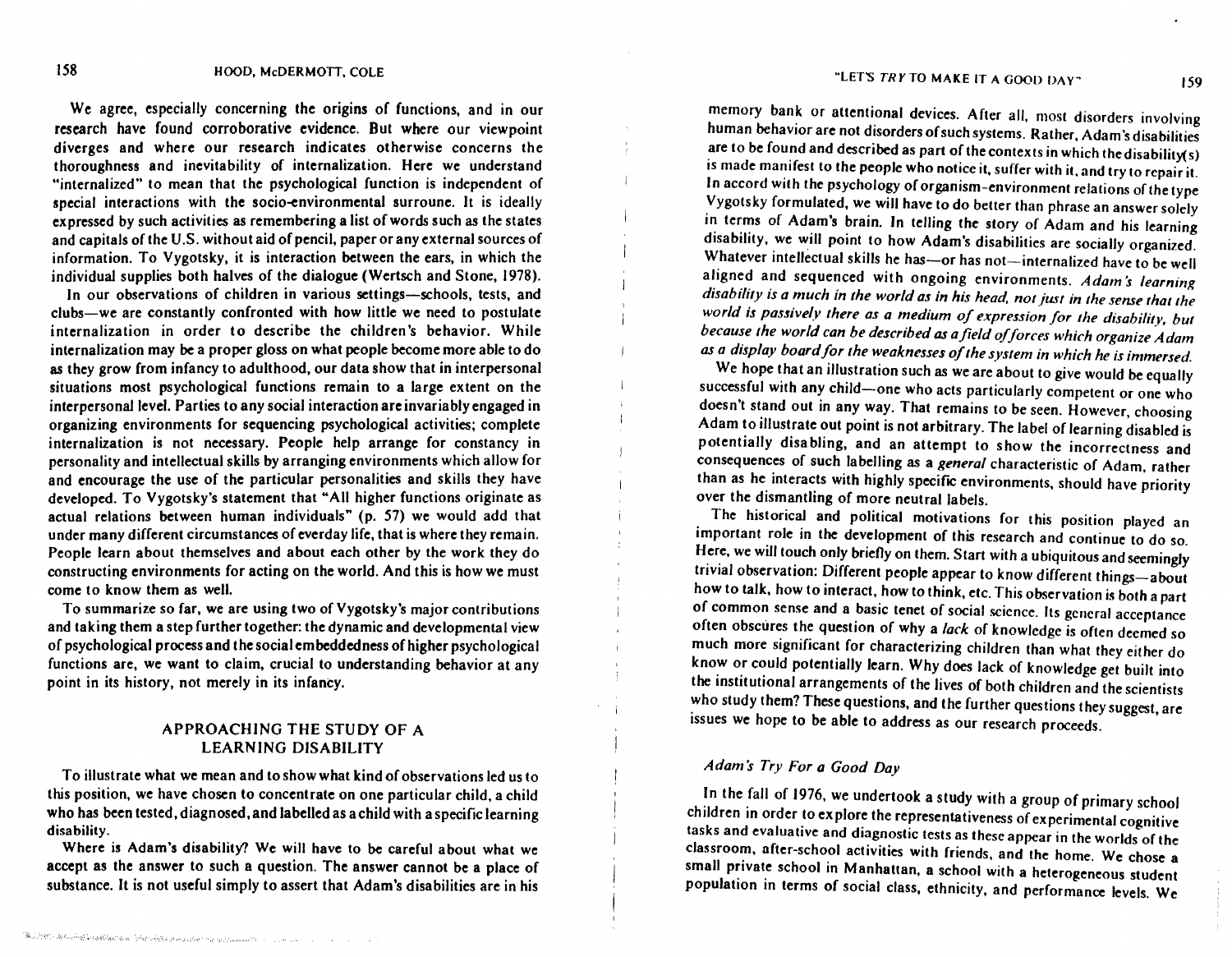worked with 17 eight- to ten-year-olds who were in the same class, equivalent to the third-fourth grade.

Over a two-year period, we observed and audio- and video-taped these children in a variety of settings; taking IQ-like tests individually; in their classrooms; in other special subject areas of the school, such as art class and shop; in after-school clubs that we set up for them; on their four-day trip to a farm where they weaved, milked the cow, baked bread, and were wild. We also took the children individually on trips and visited them in their homes, but these situations were not taped.

In our final after-school club with the children we set up an "IQ bee." This was the setting for Adam's try for a good day. An IQ test was administered as a competition among the children. We divided the children into two teams and implemented an elaborate turn-taking and scoring system, with prizes for all the children, but with the winners getting first choice.

In IQ tests such as the WISC, the difficulty of the questions is gradually increased, and so for the digit span subtest, for example, the first item would be extremely simple for ten-year-olds (repeat 6,3,8) while the last item would be relatively difficult (repeat 8,3,4,6,1,9,5,2). As it happened, Adam was the third child to get a turn on his team, and since the two teams alternated turns, this meant that by the time Adam got asked a question, it was the sixth one in the series. In the subtask "general information," for example, the first question asked was "From what animal do we get bacon?"The child given this question had no trouble with it. The last question presented to the children (which was given to Adam) was "How many pounds in a ton?" Adam guessed 100; three other children offered 1,000, 200, and 12. Adam took another chance with 1200. Finally the club leader had to give them the answer.

How did Adam and the other children and adults react to this situation? Was Adam's failure attended to, and if so, was it attended to in a way different from the errors of the other children? The answer to the latter two questions is "yes." In order to understand how this came about, it is necessary to look at earlier events, before Adam was given this question. At the very beginning of the **"bee,"** Adam was sitting up straight in his chair. As the questioning and answering proceeded, however, he slouched more and more, receding into his chair and away from the table. It was clear to all that the questions were getting progressively more difficult. At first Adam was raising his hand enthusiastically along with the other children, laughing at the simplicity of the questions. But by question 5, "What does the stomach do?" Adam had begun to appear nervous. The first question given to him, "In what direction does the sun set?" was a difficult one for the group. Adam said, "The ocean?" His teammates tried, "East, ""South," and, finally, "West." But in spite of the fact that they missed this question, and other children had missed others previously, Adam's error was noticed and commented on while the other children's errors went unnoticed, particularly by Adam. For example, when it was time for the last question in this category **Ken,** the adult test

administrator, tried to determine whose turn it was and Adam's teammates tried to use Adam's previous error to their advantage.

| KEN:    | Whose turn is it on this side?                               |
|---------|--------------------------------------------------------------|
| Reggie: | Mine!                                                        |
| Helene: | I only got one turn!                                         |
| KEN:    | I think it's yours Adam.                                     |
| Helene: | Adam didn't, Adam had his turn, but remember he can't guess. |
| KEN:    | He only had one turn so far.                                 |
| Adam:   | Right. (He begins to cover his eyes with his hands.)         |
| Reggie: | And he doesn't even have any points on the board.            |

Ken gives Adam his turn. While Adam is silent (thinking about how many pounds might be in a ton or about how to get out of the limelight, or about any number of things), Reggie and Helene wave their arms wildly in the air. When Adam guesses incorrectly, they become more excited and beg him to call on one of them. As mentioned above, when they finally do get a chance to answer, they are both wrong. Adam's reactions to this are to become very quiet and small; he sinks lower and lower in his chair, elbows on the table with his hands covering his face, speaking in a whisper, if at all.

The next category of questions is from the digit span test. Here we can see most clearly Adam's disability made visible, in large part because he and everyone else are working simultaneously both to display it and to keep it hidden. To show this, it is necessary to go into some detail. The first items are three digits long. They are answered by Peter and Helene with ease, and the other children laugh about how easy the questions are. The third item is four digits long, and Lucy quickly answers it, commenting, "But it gets harder when you get, um, nine numbers." Adam, who is leaning on his arm on the table and looking down at the table, quietly and whiningly says. "By the time it gets to be my turn, they're gonna be so hard." As the fourth item, again four digits, is successfully completed by Reggie, Adam sulks and crouches down lower to the table. The next item is five digits, and Nadine has no trouble with it. Adam sinks even lower, and now both hands are covering up his face. Natine notices and says, "Adam, what's the matter?" Reggie offers, "The questions are too hard for him." The "bee" is continuing, however, and they are up to six digits, which Peter manages to complete successfully. Immediately after Peter finishes answering, Mike, the adult score keeper who has noticed Adam's unhappiness, says, "hey, if this one is too tough for you. Adam, you want to pass to someone else to take your turn?" Adam shakes his head "no." From this point, a transcript of what was said is needed to capture the attention paid to Adam. (The children are numbered by team. Members of team I can **take** turns for each other. Members of team 2 can only watch and root, generally for a bad performance from team I, although on this occasion they appear to root for Adam's success.)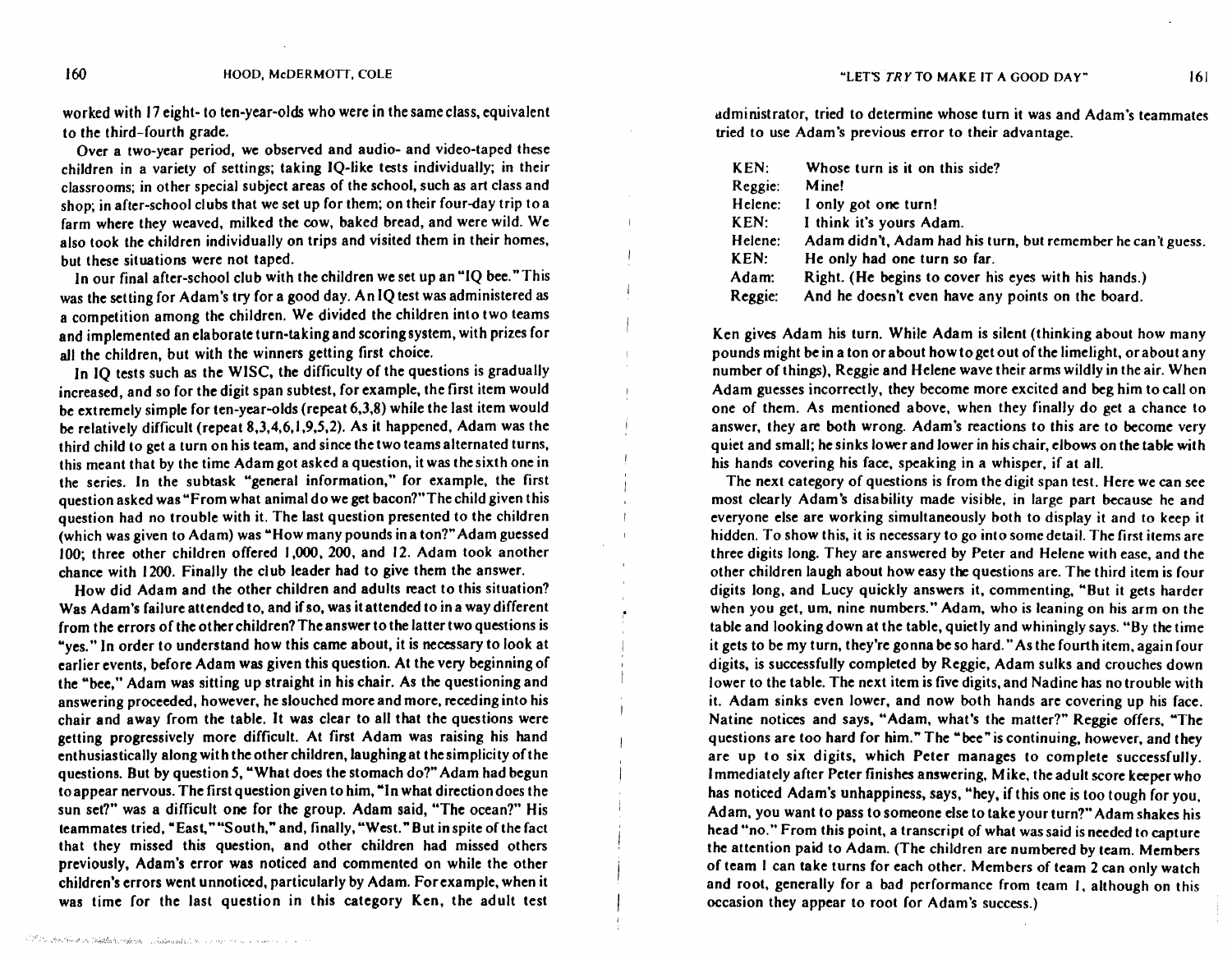| Helene (1):   | Will you pass it to me; Adam?                                  |
|---------------|----------------------------------------------------------------|
| KEN:          | OK Adam, is it your turn now?                                  |
| Adam (1):     | I'm not passing it to anybody.                                 |
| Helene (1):   | (in a resigned voice) Oh-h boy.                                |
| KEN:          | It's your turn now, Adam, right?                               |
| Helene (1):   | Why are you crying, Adam?                                      |
| Lucy $(2)$ :  | Cause its' hard. It's hard for him.                            |
| MIKE:         | Well, just pass it by, that's all.                             |
|               | It's no big deal.                                              |
| Helene (1):   | I'll do it for you, Adam, please?                              |
| Reggie (1):   | You want                                                       |
| Adam (1):     | No, I don't want to pass it by.                                |
| Nadine (2):   | No, let him do it himself.                                     |
| Peter $(2)$ : | He wants to answer questions but they're hard.                 |
| KEN:          | He can try it.                                                 |
| MIKE:         | Everybody misses some of them.                                 |
|               | (Uh-hums of agreement from several of the children)            |
| KEN:          | OK, Adam, you're ready?                                        |
|               | (Adam's hands remain in front of his face)                     |
| KEN:          | 6, 1, 5, 8.                                                    |
| Reggie (1):   | Ah!                                                            |
| Adam(1):      | 6, 1, 5, 8?                                                    |
|               | (The children, except for Rikki (1) and Adam (1) cheer "Yea!") |
| Reggie (1):   | Gimme five Adam! (holding out his palm)                        |
|               | (Adam still has his head in his hands)                         |
| $Reggie(1)$ : | Please?                                                        |
|               | (Adam shakes his head 'no')                                    |
|               | (Helene (1), Lucy (2), and Nadine (2) laugh)                   |

A crucial aspect of this scene is that Adam was given only four digits, instead of seven which was the next item for presentation. And, although Adam refused Reggie's congratulations, and continued to sulk for a while, this moment was something of a turning point in the club session. Slowly at first, but clearly, Adam became more and more involved in the "IQ bee": He volunteered answers to questions other children missed, he correctly answered the ones he was presented with, and the other children praised him for things he did well before he did them **(e.g.,** weaving together a comprehensible narrative from four picture cue cards: "Adam is really good at this'); and he wound up with the second highest number of points on his team.

Over the course of about 45 minutes of being in club, Adam's "disability" was manifested on a number of occasions and was made an issue by Adam himself, the other children, and the adults. The same has been true of his

ability. His failures, which were noticed more than those of the other childrer were part of the environment for his later success in two ways. First, his righ answer was celebrated by virtue of his previous failure on the first tw questions, as highlighted by his and everybody's attention to these wron answers. Second, his first right answer, his first success, was to a question tha was easier than the one he was supposed to have gotten, namely, four digit instead of seven. This "success" was in some sense also a failure; everybody including Adam, was aware of the special treatment he got, and work still had to be done for it to be taken as a display of success and not of failure. Adam' success in getting an easier question and his "right" answer were part of the environment for this later success, a success not merely in terms of giving more correct answers and getting more points than his teammates, but ii terms of having a good time and feeling competent. Adam and the other children did indeed make it a good day, but not without a tremendous amoun of trying.

This is one conclusion to the story we've been telling-Adam tried and succeeded in making it a good day. To make this ending even happier than ii is, we can add a few more things about how Adam has progressed during tht following year. He learned to read up to grade level; he learned long division: he kept up with his classmates; and to quote his teacher, "He struts around as if he owns the place. "On a recent visit to the school, he suggested that we hole another IQ bee.

#### *Psychological Events in Adams Day*

The other conclusions to be drawn from this account are more relevant to the theoretical arguments we have been making. In terms of a psychology of organism-environment interactions, Adam's account is instructive in warning us about the difficulties of systematically locating the environments people actually make use of in organizing their behavior. Since the turn of the century, psychologists have understood well the importance of an environment as a record for internal events; thus, introspection gave way to experimentation with well-controlled environments. However, what psychology has failed to realize is that its experimental fervor has restricted the environments used for recording and modeling internal events to static, predefined tasks which are available for analysis only as a subject performs differentially across variations in the task or different subjects perform differently on a single task. The task environments or stimuli offered to subjects for their response are (for methodological purposes) necessarily assumed to be identical across occasions of their presentation. Missing is any account of how both subject and environment are dynamically involved in the organization of any particular behavior display. Missing is any realization that if the **analysis is** to allow for conclusions about the performance of

162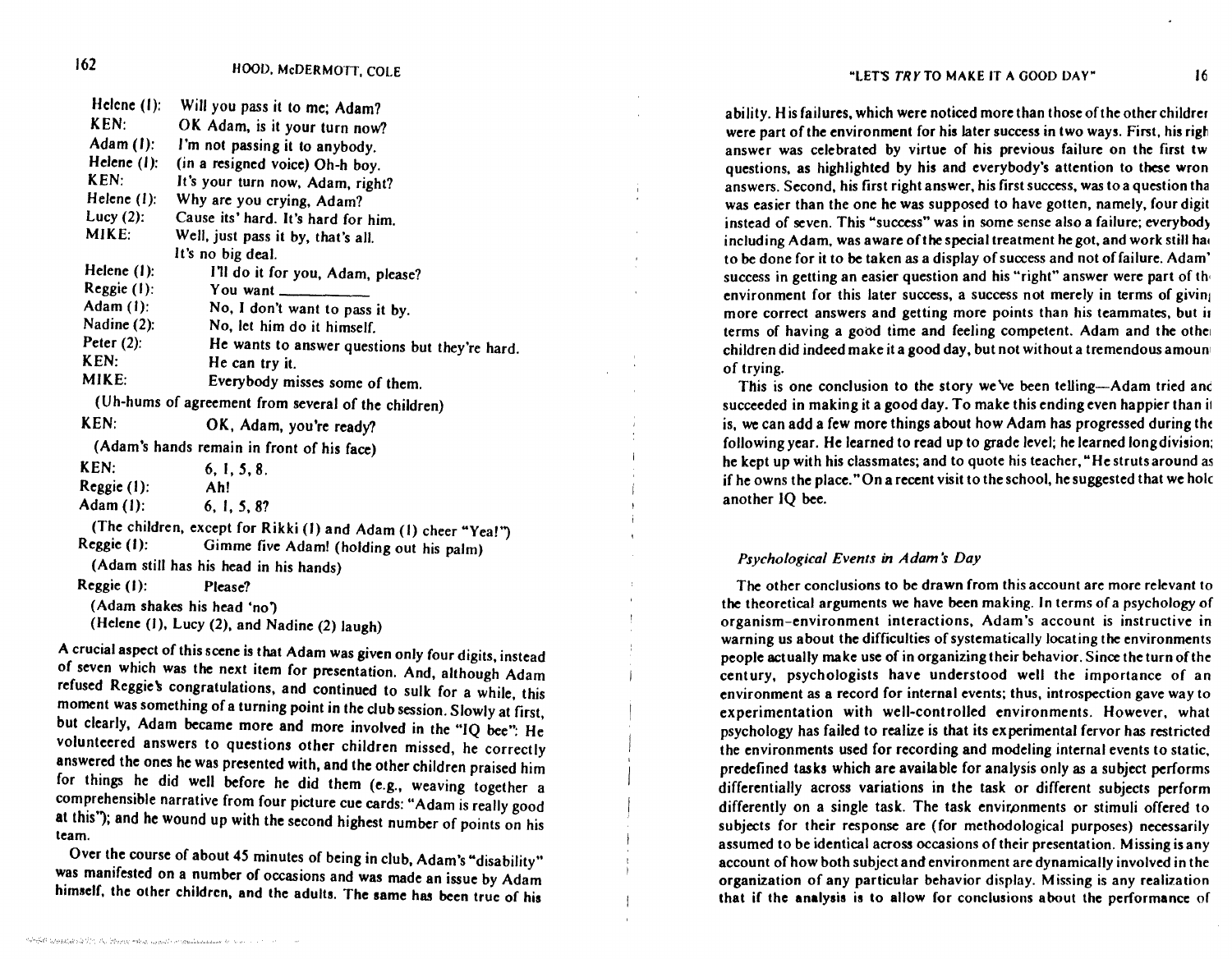particular persons in a variety of real world scenes, task environments ( or stimuli) must be defined in terms of how subjects are using them to organize their behavior and their environment.

Just what is Adam's task environment? How could we ever be sure of what Adam is working on at any given point in the IQ bee? It is not the case that a task is simply presented to an ever-waiting organism, well-organized to pounce on the question asked. Rather, we can see Adam squirming about, attending carefully to the remarks of his peers, organizing an environment in which everyone feels uncomfortable about his plight, and reorganizing both the social and the intellectual task put before him by the rest of the group. The same kind of behavior, albeit in attenuated form, can be found in observations of Adam in formal tests as well. Theories of intellectual activity must take into account the fact that task environments are defined in the context of the pressures of the moment; the skills any person brings to bear on any task environment must be understood in terms of such dynamic person-environment interactions. Recall the line cited above from Vygotsky, "Any psychological process is a process undergoing changes right before one's eyes" (1978, p. 61). What must be understood are the environmental constraints which help to organize the display of a particular psychological process at a particular time. What is the difference between Adam performing successfully on one occasion and not on another? An answer to this question is impossible if we cannot establish that Adam is working on the same task on these different occasions. However, this is no easy point to establish because Adam can differentially prepare for, organize, act on what to us may be "the same task."

The answer rests on moving beyond preoccupations with the task facing Adam to a consideration of organism-environment relations. This would include the work Adam does on his environment (including the work others in the environment arc doing) to **arrange** for **a task** of a particular kindpreferably, no doubt, one that he can handle; and a description of the kinds of constraints on Adam in terms of which he organizes for a task of a particular type. The task facing Adam in the IQ bee is not just the complexities of holding a set of digits in memory for a short period of time. We need also the activity Adam engaged in to prepare for the presentation of that task. This includes his participation in the group and his careful observance of all the organizational junctures in their concerted behavior. A final aspects of Adam's relation to the task, others, and the environment are the pressures on Adam arising in the course of his involvements with group members (as seen, for example, when he avoids difficult questions and others in the group surge forward, calling not only for their own turns but occasionally for Adams turn as well).

A necessary step in developing a psychology of organism-environment relations is the specification of how intellectual performances are socially

organized. The face-to-face social world is the most powerful environment for the organization of intellectual performances (and, contrary to the methodological assumptions of contemporary, cognitive psychology, social interaction provides a systematically reactive and therefore informative environment for psychological events). Vygotsky was clear on how the social world provides supports for the development of higher psychological functions. His ideas were followed by an extraordinary set of natural history experiments by Soviet colleagues **(e.g.,** lstomia, 1975; Manuilenko, 1975) and recently some more experimentally constrained attempts by American developmental psychologists who have greatly expanded the described repertoire of skills available to young children by providing training and other kinds of environmental support (Brown, 1977; Siegler, 1976; Wertsch, 1978; see Gelman, 1978, for **a review).** Culture is pedagogical, and everyday life provides an apparent abundance of supports for children developing complex psychological skills.

Adam's story can be used to make this point, but with some interesting twists. Vygotsky did not make the point (although we think he would have greatly appreciated it) that the world systematically witholds support at certain times. Not only must we understand any appearance of a particular skill as well sequenced and aligned with particular environmental happenings (rather than as an internalized state simply making its way to the outside); we must also understand the nonappearance of a particular skill at times when it could be useful as equally well orchestrated. Both performance and nonperformance can be understood in terms of the particular configuration of supports given a child at different times.

In the IQ bee, Adam both receives supports and suffers their lack. On occasions when they are lacking, Adam has to give relatively more attention to the management of his identity than to the intellectual task put before him. He must work on two tasks at once; on the one hand, he must get off the hot seat others in the group have constructed for him, and on the other hand, he must concentrate on the questions put to him. By sliding away from the table and moving to tears, Adam manages both tasks; not only does he arrange to have others rooting for his performance, but he arranges for a simpler question as well.

Similar organizational work appears in Adam's intellectual performance in other situations in which we have collected videotapes. When there are few supports for his performance, as, for example, on the individualized test we administered to him on another occasion, Adam goes to work to win the supports back. He chats with the tester, stalls for time, and makes jokes with questions, apparently waiting for a next cue as to what the answer might be. In the classroom, his life is less constrained, but each day he still has to fend for his intellectual identity when he is asked to perform a task in front of group members. Even in the informal afternoon clubs in which Adam and his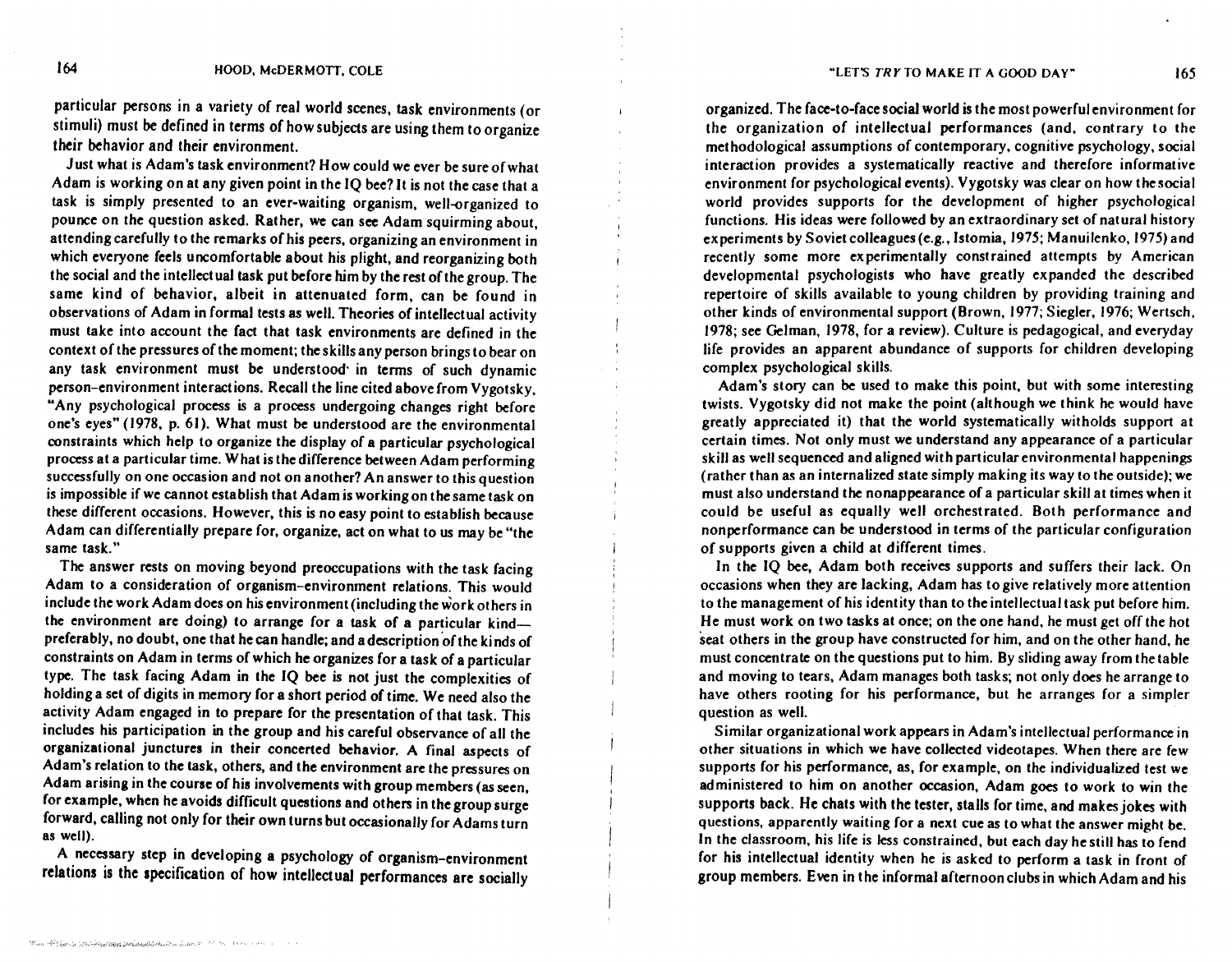friends were asked to make cakes, Adam was still presented with occasions on which he had to handle information which could be had only by his manipulation of print and at times when all were organized for noticing the success or failure of his manipulation.

From this range of situations, it has become clear that there are two ways for Adam to run out of supports for developing and displaying intellectual skills. There are occasions in which he finds a task genuinely difficult to do; at the time we took these videotapes, reading was such a problem, and it is plausible to assert that he also had a difficult time handling digit span tasks. In the face of such difficulties, Adam would take a long way around the problem. Rather than try to read the recipe on his own, Adam would commandeer a compatriot to work with him, the one handling the reading and the other the cake making; or he would proceed slowly, watching the other children as they made it through the cake making. Interestingly, during such times Adam would actually get reading practice, by checking his version against the readings of the other children.

Such a reliance on others was not possible during the IQ bee. And many of the other situations Adam encountered, his long way around problem solving became noticeable to the other children; he was often teased for his efforts. On a few occasions, it seems that the other children actually arranged the situation for him as a set of traps for displaying his inability to read (the rather paranoid language used here is actually quite descriptive, a point which we are developing in a longer discussion now being written; Cole, Hood, & McDermott, 1978).

 $\mathfrak{f}$ 

The second way Adam runs into a lack of support is on occasions when social pressures dictate a long way around a task even if it is a task that is simple for him. There are times when the social pressures are so intense that Adam spends all his energies on hiding the possibility that others will discover a way to degrade his intellectual capacities. One day, Adam made a green cranberry bread. Such a mistake is easily defended; to wit, "So we made a goddamn mistake. Anybody can make a mistake." But there are certain kinds of displays Adam cannot own up to. Everyone can make a mistake, but not everyone can get caught not knowing something simple such as how to read a recipe. Although Adam can read some of what he encounters in his assignments, he *cannot* afford to do it slowly or with obvious mistakes. On such occasions we see Adam feigning reading, in class or in club, while keeping a careful eye on a person he might depend on for a nonincriminating helping hand. The same collection of people on different occasions can represent as much a hindrance to Adam constructing an intellectual display as a set of supports. Both performance and disability have to be understood in terms of the social environments with which they are linked.

#### CONCLUSIONS AND QUESTIONS

We have been at pains to make two points: (I) That a description of psychological events must **be made** in terms of dynamic, mutually constitutive, and reflexive relations between organism and environment; (2) That the observation of the development of intellectual skills at particular moments in the social world can be very informative about the environments actual persons use in the organization of complex intellectual performances. We have raised the important issue of how social environments may be as well organized for the encouragement of incompetence as for an easily documented display of competence. Specifically, we have tried to suggest that Adam must make it a good day against considerable odds, not only in the sense that he has a difficult time performing some of the intellectual tasks the world asks of him, but in the sense that the world seems well designed for making his performance of certain tasks even more difficult than would be suggested by an analysis of the task considered in isolation.

Although we are far from having answers, this inquiry into Adam's day has forced two questions on us: (I) Why do so many activities involve children and adults organizing each other not only for successful intellectual displays, but for avoidance of unsuccessful intellectual displays, even though these could be good grist for a diagnosis of what a child needs next? (2) Why are social and behavioral scientists so oriented to the discovery of disorders in ways which do not take account of their embeddedness within the social world? These questions can be phrased more specifically in terms of Adam's day: Why are learning disabilities so carefully arranged for, and why are observers so systematically organized for noticing them and making them objects of studies which do not elaborate their strangeness-and this in the face of so much information that just about anyone can learn to read unless organized by perverse constraints to not learn?

It is appropriate that we end our foray into Adam's day and Vygotskian psychology with difficult questions. The relations between good questions, emerging methodologies, and possible answers are in no way linear. Indeed, given the present state of the art, good questions may be the best outcome of our inquiries. As Vygotsky has stated well:

The search for method becomes one of the most important problems of the entire enterprise of understanding uniquely human forms of psychological activity. In this case, the method is simultaneously prerequisite and product, the tool and the result of the study. (1978, p. 65)

We hope that this brief account of Adam can serve to give some direction to this search. Neither Adam, his abilities, nor his difficult days are easy to characterize. But the effort is central to achieving a description of and